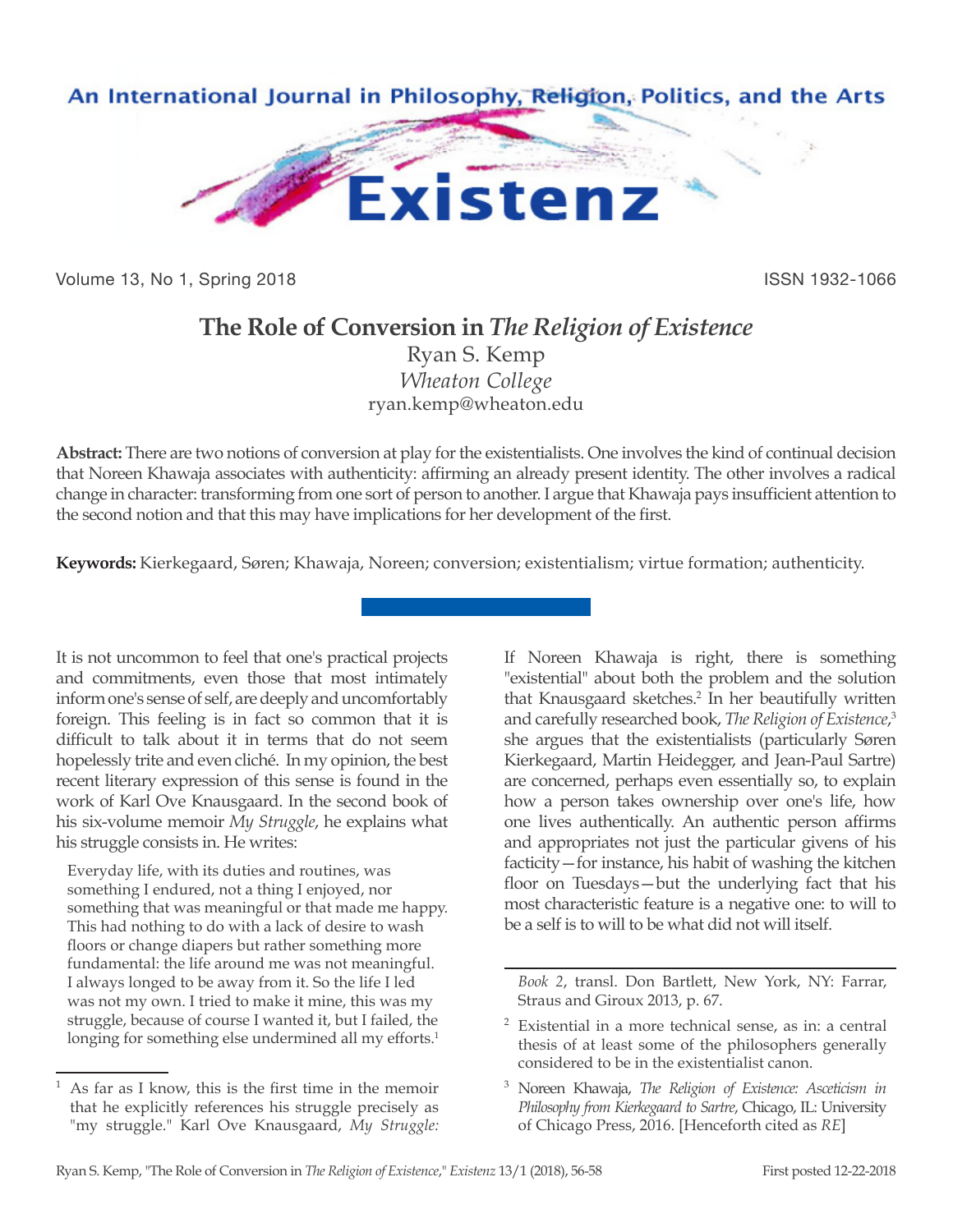Khawaja identifies this formative act of affirmation as the *sine qua non* of existentialist thought, and she characterizes it as a conversion, albeit one that the authentic person re-inaugurates in every moment. These related notions of authenticity and conversion are themselves matters of debt: Khawaja's thesis is that the chief philosophical concerns of Kierkegaard, Heidegger, and Sartre are inherited from Christian pietism. In this respect it is not altogether incorrect to say that existentialism is Christian and that Christianity is existential.

In what follows I raise some questions about one facet of Khawaja's rich and engaging story. My questions revolve around a certain ambiguity I see in the notion of conversion. There seem to be two ideas of it at play. One involves the kind of continual decision that Khawaja associates with authenticity. The other involves acquiring a more stable disposition to perform actions of a certain kind, for instance, ethical or religious ones. I suspect that Khawaja pays insufficient attention to the second notion and that this has implications for her development of the first (or, at the very least, for the attractiveness of thinkers, like Khawaja's existentialists, who only develop the first). My comments are limited to Khawaja's treatment of Kierkegaard, since it makes the problem especially clear.

**\*\*\*\*\***

The most surprising aspect of Khawaja's wide-ranging treatment of Kierkegaard is the almost complete absence of any discussion of his so-called spheres (or stages) of existence. While for some readers this will come as a great relief, this absence seems especially strange in the context of an account of conversion. If we look at another influential pietist account developed just a few decades before Kierkegaard's, namely the one developed by Immanuel Kant,<sup>4</sup> we see conversion explored as an issue concerning how someone might adopt, or come to have, a new and radically distinct practical orientation, what Kant calls a person's supreme maxim. It seems natural to place Kierkegaard in conversation with this notion of conversion and see his account of the movement between existential spheres as his contribution. I draw attention to this issue not merely because it seems to be

an important sense of conversion that is left unexplored in the book, but because it seems to have implications for the kind of conversion that Khawaja does address: the choice to affirm one's given identity.

Consider the example of the young man from Kierkegaard's early work *Repetition*. 5 Khawaja makes much of this character as someone who exemplifies an attitude of alienation: the young man finds himself unaccountably in love. While, like Khawaja, I think that the young man's problem can be put in terms of alienation, I do not think we can fully understand it in terms of a general observation that he has fallen in love. What is so disconcerting for the young man is that he has experienced a radical change in the quality of his love. He has transitioned from having an aesthetic interest in the beloved to having an ethical interest in love. He says of himself:

How did I get involved in this big enterprise called actuality?...Guilt—what does it mean?…How did it happen that I became guilty? [*KR* 200]

This suggests that the most disconcerting aspect of the whole affair is not the experience of love per se, but the experience of being guilty. This is new ground for an aesthete! The young man's longing for what he calls a "repetition" is a longing to return to a place of innocence, in other words, to reverse his conversion.

Khawaja claims that the move the young man needs to make is one of appropriation. He needs to own his guilt. Khawaja also argues that Judge William (the ethical persona who authors Part II of *Either/Or*) is already aware of this, and she quotes the following passage as evidence for it. The Judge writes:

The divine in [a person] lies in this, that he himself, if he so chooses, can give this history continuity, because it gains that, not when it is a summary of what has taken place or what has happened to me, but only when it is my personal deed in such a way that even that which has happened to me is transformed and transferred from necessity to freedom.<sup>6</sup>

<sup>4</sup> Immanuel Kant, "Religion within the Boundaries of Mere Reason (1793)," transl. George di Giovanni, in *Religion and Rational Theology*, transl. and eds. Allen W. Wood and George Di Giovanni, New York, NY: Cambridge University Press 1996, pp. 39-216.

<sup>5</sup> Søren Kierkegaard, "Repetition," in *Fear and Trembling; Repetition*, Vol. 6 of *Kierkegaard's Writings*, ed. and transl. Howard V. Hong and Edna H. Hong, Princeton, NJ: Princeton University Press, 1983. [Henceforth cited as *KR*]

<sup>6</sup> Søren Kierkegaard, *Either/Or, Part 2*, Vol. 4 of *Kierkegaard's Writings*, ed. and transl. Howard V. Hong and Edna H. Hong, Princeton, NJ: Princeton University Press 1987, p. 250.